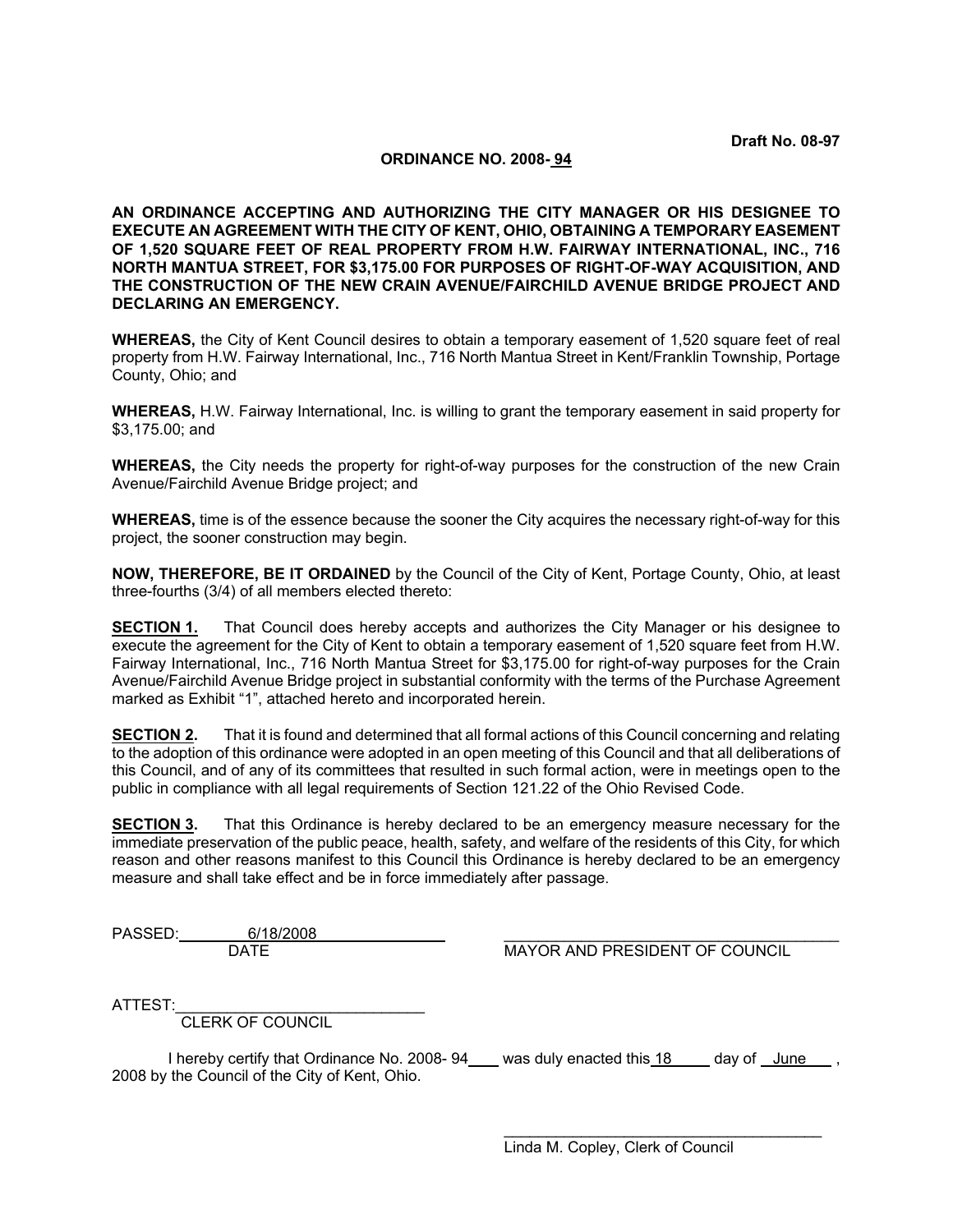# **TEMPORARY RIGHT OF WAY EASEMENT**

KNOW ALL MEN BY THESE PRESENTS THAT: H.W. Fairway International, Inc., the Grantor(s)

herein, in consideration of the sum of \$3.175.00, to be paid by City of Kent, the Grantee herein, does hereby grant, bargain, sell, convey and release to said Grantee, its successors and assigns forever, a temporary easement to exclusively occupy and use for the purposes mentioned in Exhibit "A" the following described real estate:

### PARCEL(S): 31T POR-Crain Avenue

SEE EXHIBIT " A " ATTACHED HERETO AND BY THIS REFERENCE MADE A PART HEREOF Prior Instrument Reference: Warranty Deed Volume 471, Page 223, Portage County Recorder's Office.

To have and to hold said temporary easement, for the aforesaid purposes and for the anticipated period of time described below, unto the Grantee, its successors and assigns forever.

The duration of the temporary easement herein granted to the Grantee is 24 months immediately following the date on which the work described above is first commenced by the Grantee, or its duly authorized employees, agents, and contractors.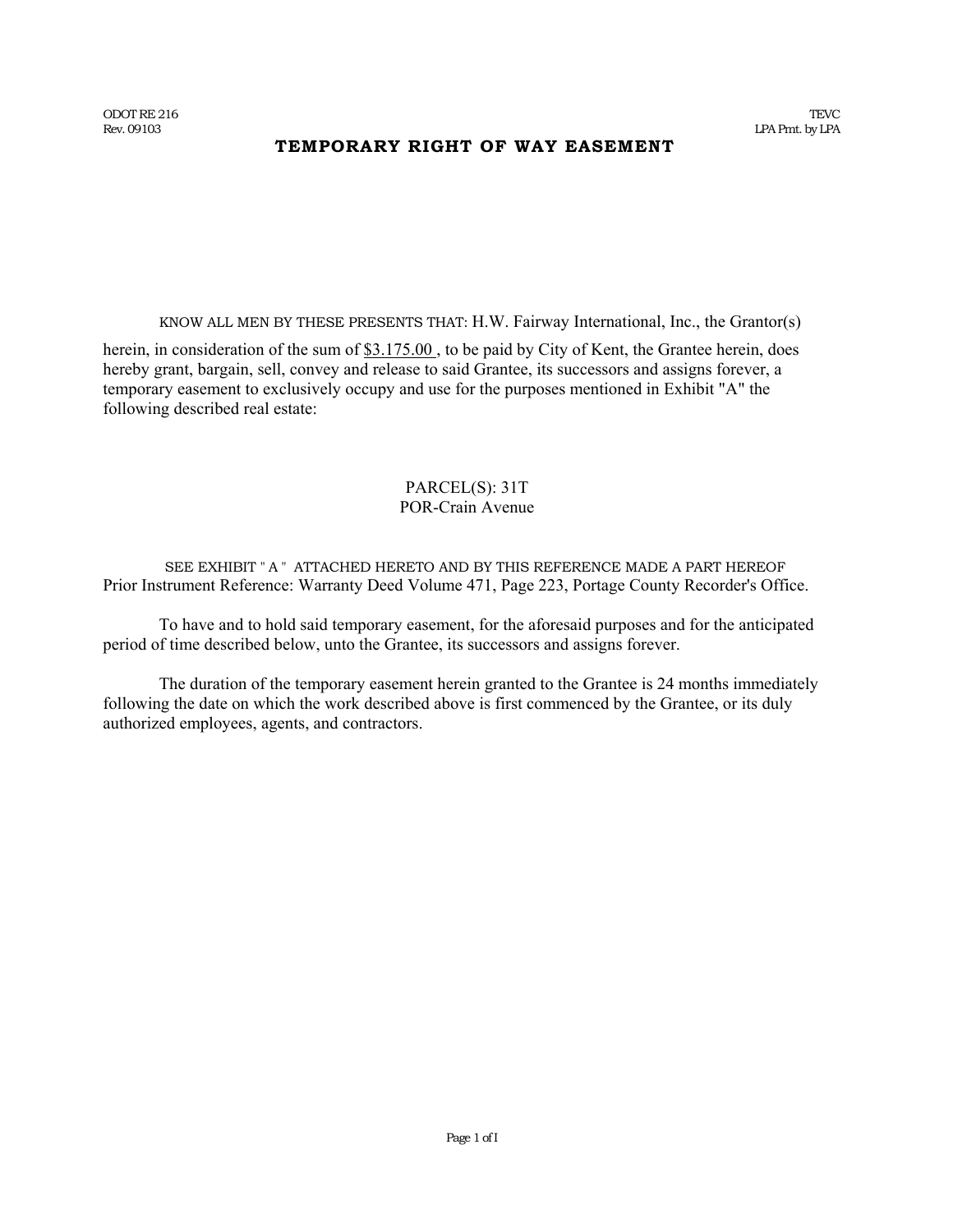IN WITNESS WHEREOF H.W. Fairway International, Inc., has caused its name to be subscribed by

Lee J. Strange, its duly authorized agent on the \_\_\_\_\_\_\_\_\_\_\_\_\_\_ 4th \_\_ day of

April , 2008

H.W. Fairway International, Inc.

Cee V. Fr  $\overline{D}$  Pres.  $B_{V}$ :

STATE OF OHIO, COUNTY OF PORTAGE ss:

BE IT REMEMBERED, that on the 4<sup>th</sup> day of April, 2008, before me the subscriber, a Notary Public in and for said state and county, personally came the above named

*Lee J. Strange***.,** who acknowledged being the

President ,and duly authorized agent of H.W. Fairway International, Inc., and who signed or acknowledged the signing of the foregoing instrument to be the voluntary act and deed of said entity.

IN TESTIMONY WHEREOF, I have hereunto subscribed my name and affixed my official seal on the day and year last aforesaid.

alice J. Kander

NOTARY PUBLIC My Commission expires: **!O --27- 2008 -** \$

This document was prepared by or for the State of Ohio, Department of Transportation, on forms approved by the Attorney General of Ohio.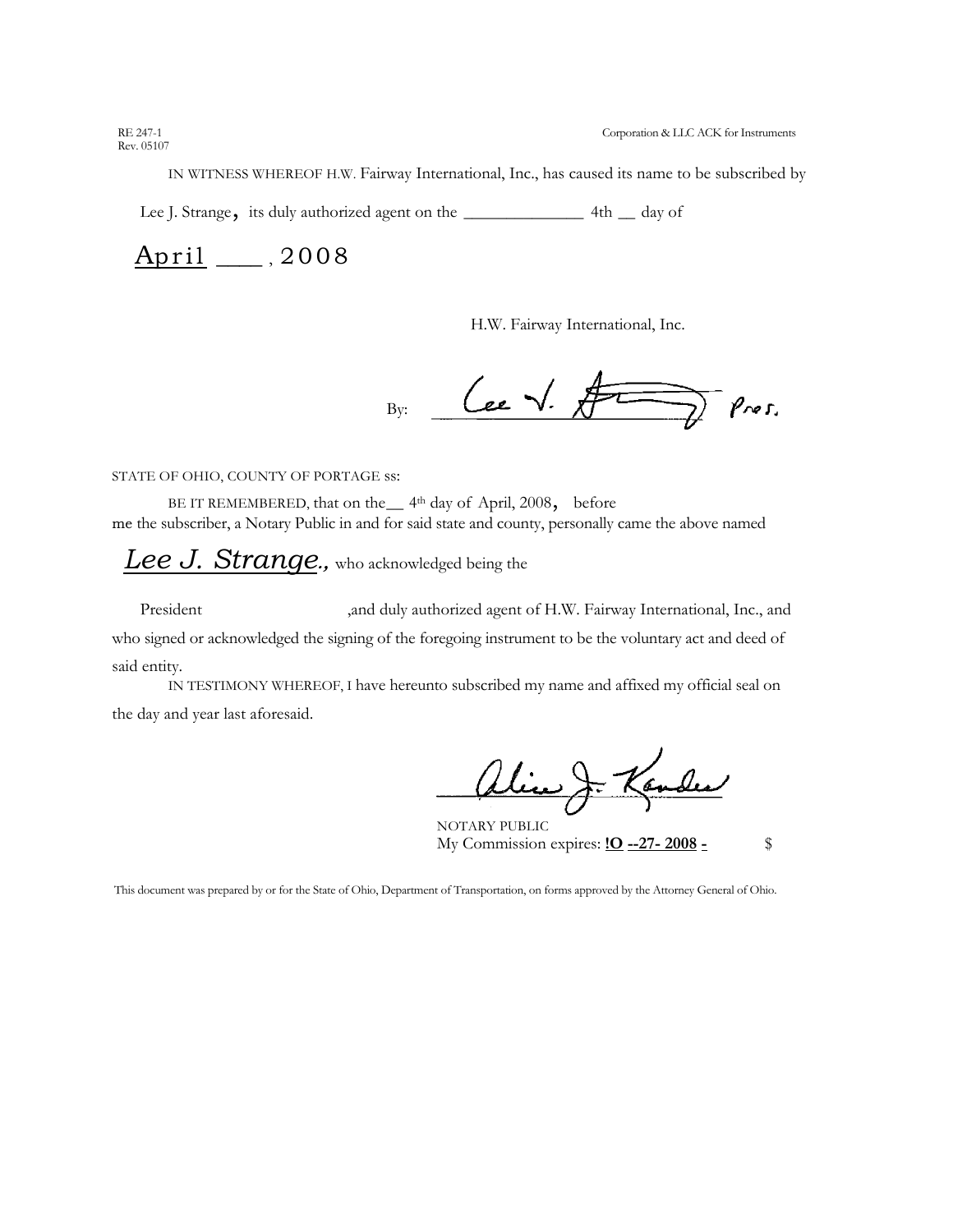# **PARCEL 31-T POR-CRAIN AVENUE TEMPORARY EASEMENT FOR THE PURPOSE OF PERFORMING THE WORK NECESSARY TO REMOVE LANDSCAPING AND 45' OF FENCE AND TO COMPLETE GRADING FOR APPROXIMATELY 24 MONTHS FROM DATE OF ENTRY BY THE STATE OF OHIO, DEPARTMENT OF TRANSPORTATION**

### **[Surveyor's description of the premises follows]**

 Situated in the City of Kent, County of Portage and State of Ohio, being part of Lot 30 of Original Franklin Township, T-3-N, R-9-W, being a parcel of land lying on the left side of the centerline of right-ofway of S.R. 43 (N. Mantua Street) (66 feet), as shown on the POR-CRAIN AVENUE plans made for the City of Kent, Ohio by ARCADIS G & M of Ohio, Inc. and as recorded in Reception Number \_\_\_\_\_\_\_\_\_\_\_\_\_\_\_ of the records of Portage County, Ohio and being located within the following described points in the boundary thereof:

 Commencing at a 1" bar in a monument box found at the intersection of the centerline of right-of-way of S.R. 43 (N. Mantua Street) (66 feet) and the centerline of right-of-way of S.R. 43 (Gougler Avenue) (60 feet), said monument box at Station 636+07.11, on the centerline of right-of-way of S.R. 43 (N. Mantua Street);

 Thence **North 21° 39' 39" East 362.75'** along the centerline of right-of-way of S.R. 43 (N. Mantua Street) to Station 639+69.86 on said centerline;

 Thence **North 68° 20' 21" West 33.00'** perpendicular from the centerline of right-of-way of S.R. 43 (N. Mantua Street) to the southeast corner of a parcel of land now or formerly owned by H.W. Fairway International, Inc. (Grantors) recorded in Volume 471, Page 223, at Station 639+69.86, 33.00' left of the centerline of right-of-way of S.R. 43 (N. Mantua Street); also being the TRUE PLACE OF BEGINNING of the temporary easement herein described:

- 1. Thence **North 68° 20' 21" West 10.00'** continuing along the southerly property line of said H.W. Fairway International, Inc. parcel to Station 639+69.86, 43.00 left of the centerline of right-of-way of S.R. 43 (N. Mantua Street);
- 2. Thence **North 21° 39' 39" East 152.02'** through said H.W. Fairway International, Inc. parcel to the northerly property line of said parcel, also being the southerly right-of-way line of Cuyahoga Street (60 feet), to Station  $641+21.88$ ,  $43.00'$  left of the centerline of right-of-way of S.R. 43 (N. Mantua Street);
- 3. Thence **South 68° 27' 28" East 10.00'** along the southerly right-of-way line of Cuyahoga Street to the intersection of said southerly right-of-way line and the westerly right-of-way line of S.R. 43 (N. Mantua Street) to Station 641+21.90, 33.00' left of the centerline of right-of-way of S.R. 43 (N. Mantua Street);
- 4. Thence **South 21° 39' 39" West 152.04'** along the westerly right-of-way line of S.R. 43 (N. Mantua Street) to the TRUE PLACE OF BEGINNING.

 The above described parcel contains 1520 square feet of land, which includes 0 square feet in the present road occupied, resulting in a net take of 555 square feet of land of which is contained within Portage County Auditor's Permanent Parcel Numbers 170302000175, 522 square feet of land of which is contained within the Permanent Parcel Number 170302000176 and 443 square feet of land of which is contained within the Permanent Parcel Number 170302000177 and subject to all legal highways and easements of record.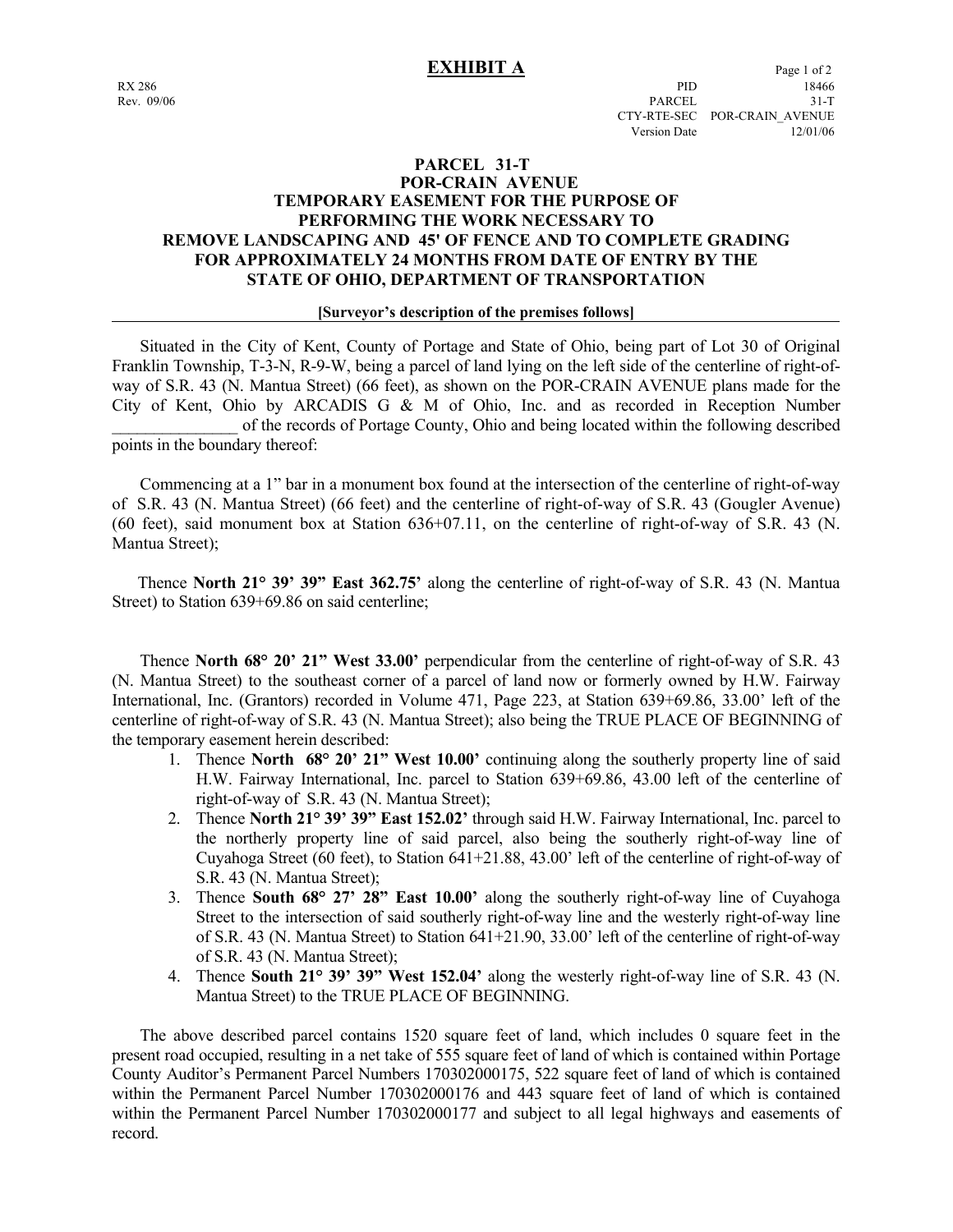This description was prepared by Angela M. Metz, E.I. in December 2006 under the direct supervision of Charles A. Hauber, Registered Surveyor Number 8034 and is based on a field survey performed by Finkbeiner, Pettis & Strout, Inc. (now known as ARCADIS G & M of Ohio, Inc.) in 2004 under the direction and supervision of Michael E. Durbin, Registered Surveyor Number 7528.

Bearings in this description are based on the Ohio Coordinate System, NAD83(86), North Zone.

 The stations referred to herein are from the centerline of right-of-way of S.R. 43 (N. Mantua Street) as found on the City of Kent Right-of-Way Plan POR-CRAIN AVENUE.

 Iron pins set in the above description are 5/8 inch diameter by 30 inch long rebars with a plastic cap stamped "HAUBER 8034" or a drill hole set depending upon the nature of the material that is present at each corner after construction.

It is understood the area of land above described contains 1520 square feet, more or less.

Grantor claims title by instrument(s) of record in <u>Volume 471, Page 223</u> and <u>Volume 1102, Page 921</u> of the<br>records of Portage County.<br>This instrument prepared by ARCADIS G & M of Ohio, Inc. for the City of Kent, Ohio.<br>records of Portage County.

This instrument prepared by ARCADIS G & M of Ohio, Inc. for the City of Kent, Ohio.

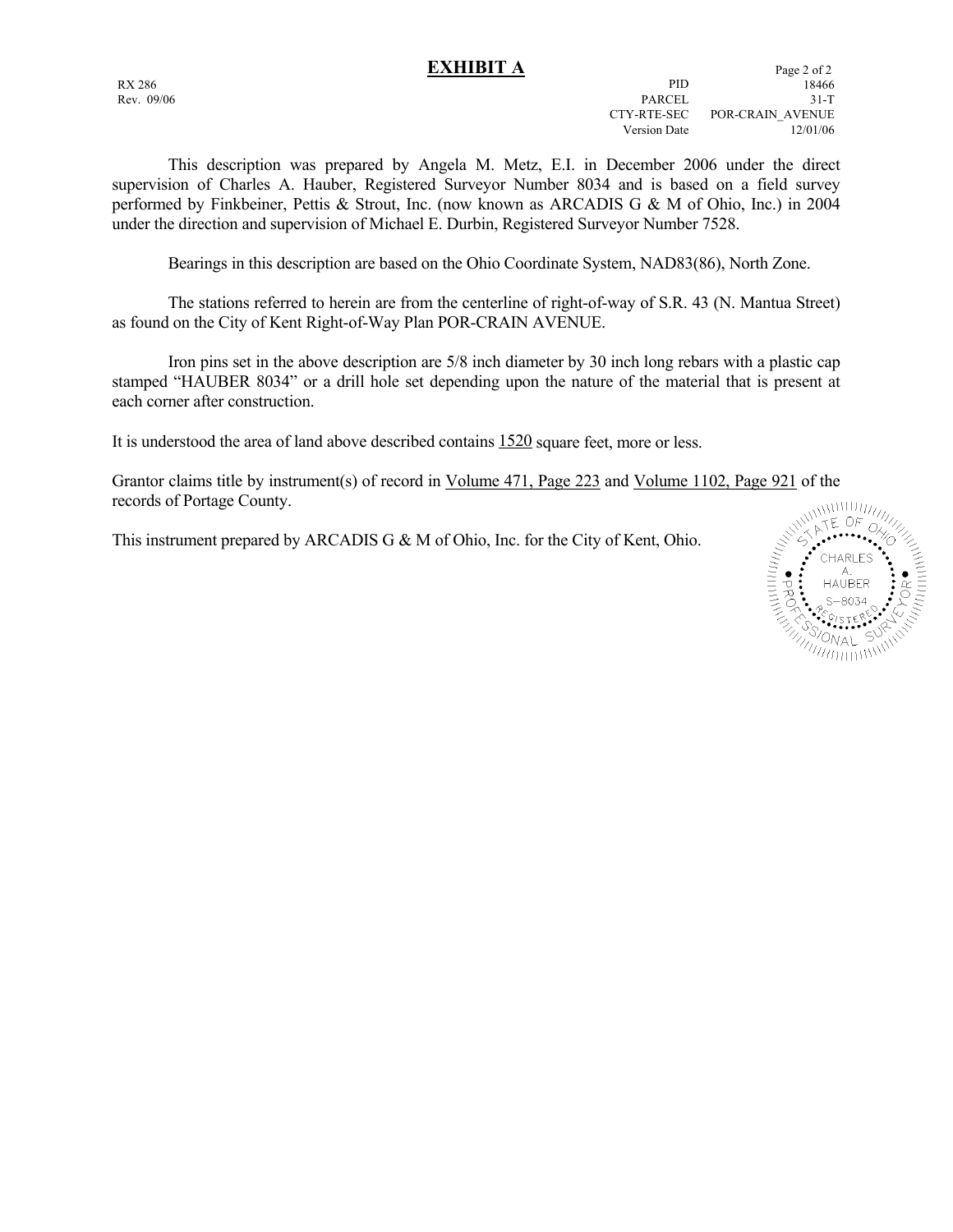# **PARCEL** Error! Reference source not found.Error! Error! Reference source not found. **TEMPORARY EASEMENT FOR THE PURPOSE OF PERFORMING THE WORK NECESSARY TO REMOVE LANDSCAPING AND 45' OF FENCE AND TO COMPLETE GRADING FOR APPROXIMATELY 24 MONTHS FROM DATE OF ENTRY BY THE STATE OF OHIO, DEPARTMENT OF TRANSPORTATION**

### **[Surveyor's description of the premises follows]**

 Situated in the City of Kent, County of Portage and State of Ohio, being part of Lot 30 of Original Franklin Township, T-3-N, R-9-W, being a parcel of land lying on the left side of the centerline of rightof-way of S.R. 43 (N. Mantua Street) (66 feet), as shown on the POR-CRAIN AVENUE plans made for the City of Kent, Ohio by ARCADIS G & M of Ohio, Inc. and as recorded in Reception Number of the records of Portage County, Ohio and being located within the following described points in the boundary thereof:

Commencing at a 1" bar in a monument box found at the intersection of the centerline of right-of-way of S.R. 43 (N. Mantua Street) (66 feet) and the centerline of right-of-way of S.R. 43 (Gougler Avenue) (60 feet), said monument box at Station 636+07.11, on the centerline of right-of-way of S.R. 43 (N. Mantua Street);

 Thence **North 21° 39' 39" East 362.75'** along the centerline of right-of-way of S.R. 43 (N. Mantua Street) to Station 639+69.86 on said centerline;

 Thence **North 68° 20' 21" West 33.00'** perpendicular from the centerline of right-of-way of S.R. 43 (N. Mantua Street) to the southeast corner of a parcel of land now or formerly owned by H.W. Fairway International, Inc. (Grantors) recorded in Volume 471, Page 223, at Station 639+69.86, 33.00' left of the centerline of right-of-way of S.R. 43 (N. Mantua Street); also being the TRUE PLACE OF BEGINNING of the temporary easement herein described:

- 1. Thence **North 68° 20' 21" West 10.00'** continuing along the southerly property line of said H.W. Fairway International, Inc. parcel to Station 639+69.86, 43.00 left of the centerline of right-of-way of S.R. 43 (N. Mantua Street);
- 2. Thence **North 21° 39' 39" East 152.02'** through said H.W. Fairway International, Inc. parcel to the northerly property line of said parcel, also being the southerly right-of-way line of Cuyahoga Street (60 feet), to Station 641+21.88, 43.00' left of the centerline of right-of-way of S.R. 43 (N. Mantua Street);
- 3. Thence **South 68° 27' 28" East 10.00'** along the southerly right-of-way line of Cuyahoga Street to the intersection of said southerly right-of-way line and the westerly right-of-way line of S.R. 43 (N. Mantua Street) to Station 641+21.90, 33.00' left of the centerline of right-of-way of S.R. 43 (N. Mantua Street);
- 4. Thence **South 21° 39' 39" West 152.04'** along the westerly right-of-way line of S.R. 43 (N. Mantua Street) to the TRUE PLACE OF BEGINNING.

 The above described parcel contains 1520 square feet of land, which includes 0 square feet in the present road occupied, resulting in a net take of 555 square feet of land of which is contained within Portage County Auditor's Permanent Parcel Numbers 170302000175, 522 square feet of land of which is contained within the Permanent Parcel Number 170302000176 and 443 square feet of land of which is contained within the Permanent Parcel Number 170302000177 and subject to all legal highways and easements of record.

This description was prepared by Angela M. Metz, E.I. in December 2006 under the direct supervision of Charles A. Hauber, Registered Surveyor Number 8034 and is based on a field survey performed by Finkbeiner, Pettis & Strout, Inc. (now known as ARCADIS G & M of Ohio, Inc.) in 2004 under the direction and supervision of Michael E. Durbin, Registered Surveyor Number 7528.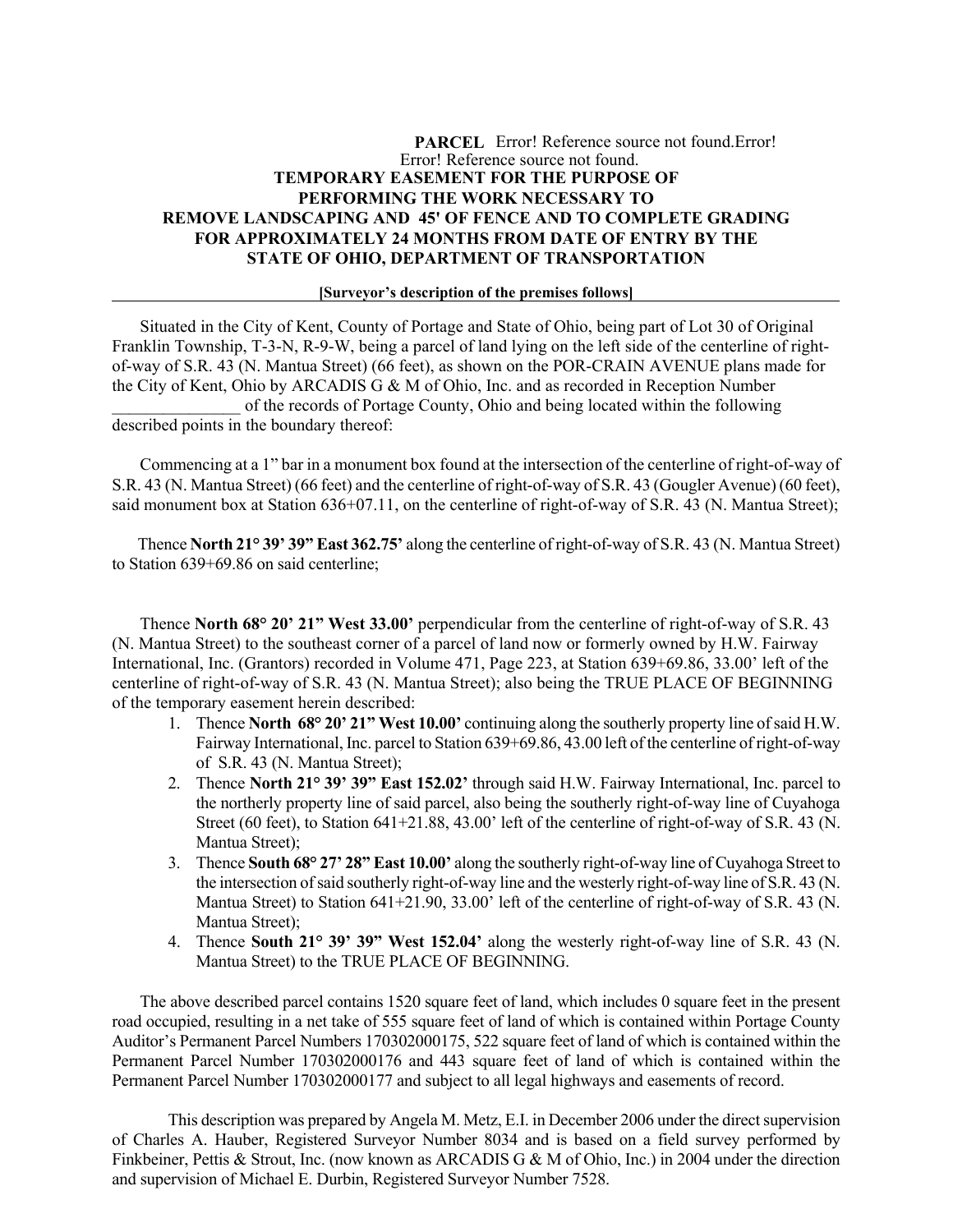Bearings in this description are based on the Ohio Coordinate System, NAD83(86), North Zone.

The stations referred to herein are from the centerline of right-of-way of S.R. 43 (N. Mantua Street) as found on the City of Kent Right-of-Way Plan POR-CRAIN AVENUE.

Iron pins set in the above description are 5/8 inch diameter by 30 inch long rebars with a plastic cap stamped "HAUBER 8034" or a drill hole set depending upon the nature of the material that is present at each corner after construction.

It is understood the area of land above described contains 1520 square feet, more or less.

Grantor claims title by instrument(s) of record in <u>Volume 471, Page 223</u> and <u>Volume 1102, Page 921</u> of the<br>records of Portage County.<br>This instrument prepared by ARCADIS G & M of Ohio, Inc. for the City of Kent, Ohio.<br>records of Portage County.

This instrument prepared by ARCADIS G & M of Ohio, Inc. for the City of Kent, Ohio.

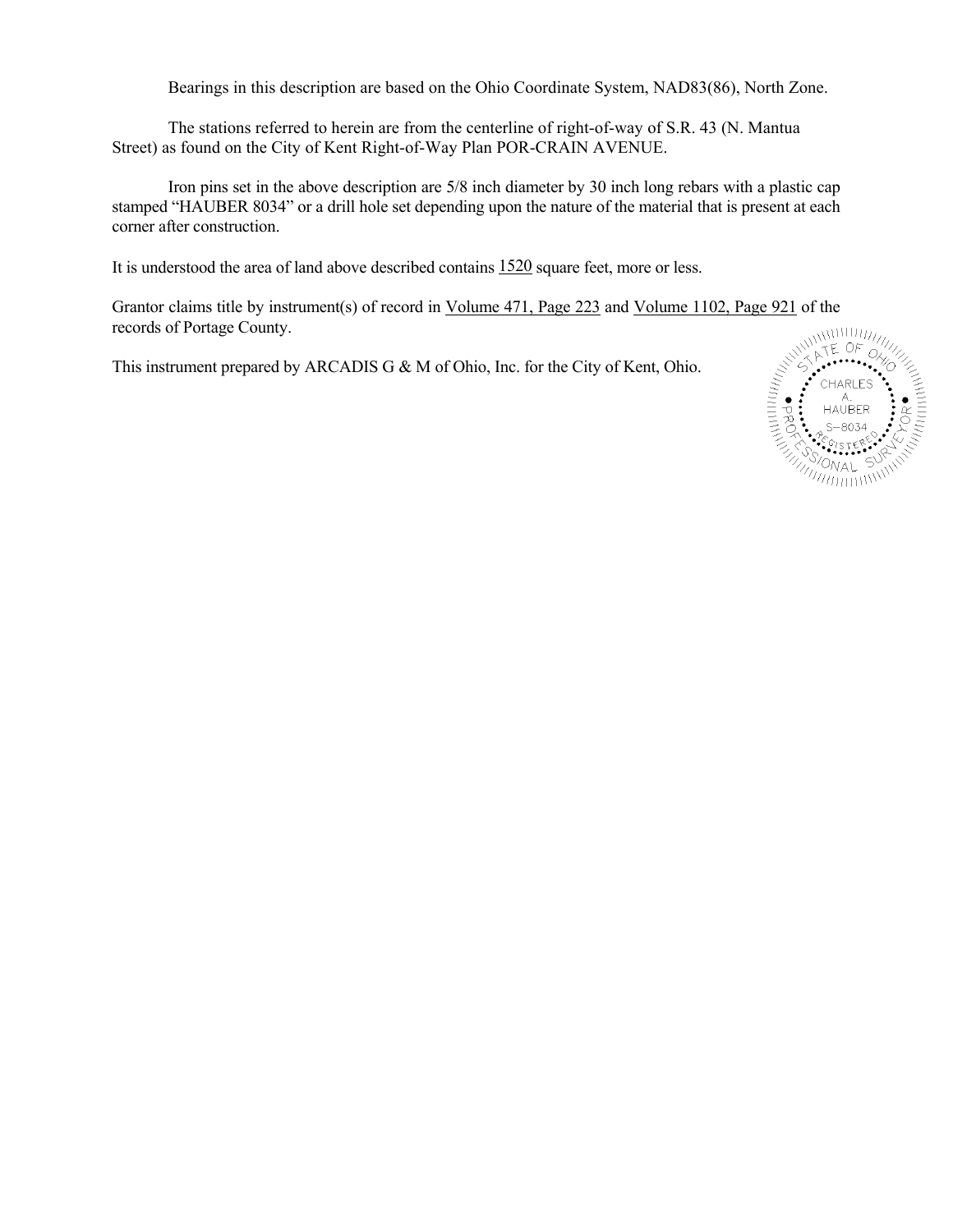# **TEMPORARY RIGHT OF WAY EASEMENT**

KNOW ALL MEN BY THESE PRESENTS THAT: H.W. Fairway International, Inc., the Grantor(s)

herein, in consideration of the sum of \$3.175.00, to be paid by City of Kent, the Grantee herein, does hereby grant, bargain, sell, convey and release to said Grantee, its successors and assigns forever, a temporary easement to exclusively occupy and use for the purposes mentioned in Exhibit "A" the following described real estate:

# PARCEL(S): 31T POR-Crain Avenue

SEE EXHIBIT " A " ATTACHED HERETO AND BY THIS REFERENCE MADE A PART HEREOF Prior Instrument Reference: Warranty Deed Volume 471, Page 223, Portage County Recorder's Office.

To have and to hold said temporary easement, for the aforesaid purposes and for the anticipated period of time described below, unto the Grantee, its successors and assigns forever.

The duration of the temporary easement herein granted to the Grantee is 24 months immediately following the date on which the work described above is first commenced by the Grantee, or its duly authorized employees, agents, and contractors.